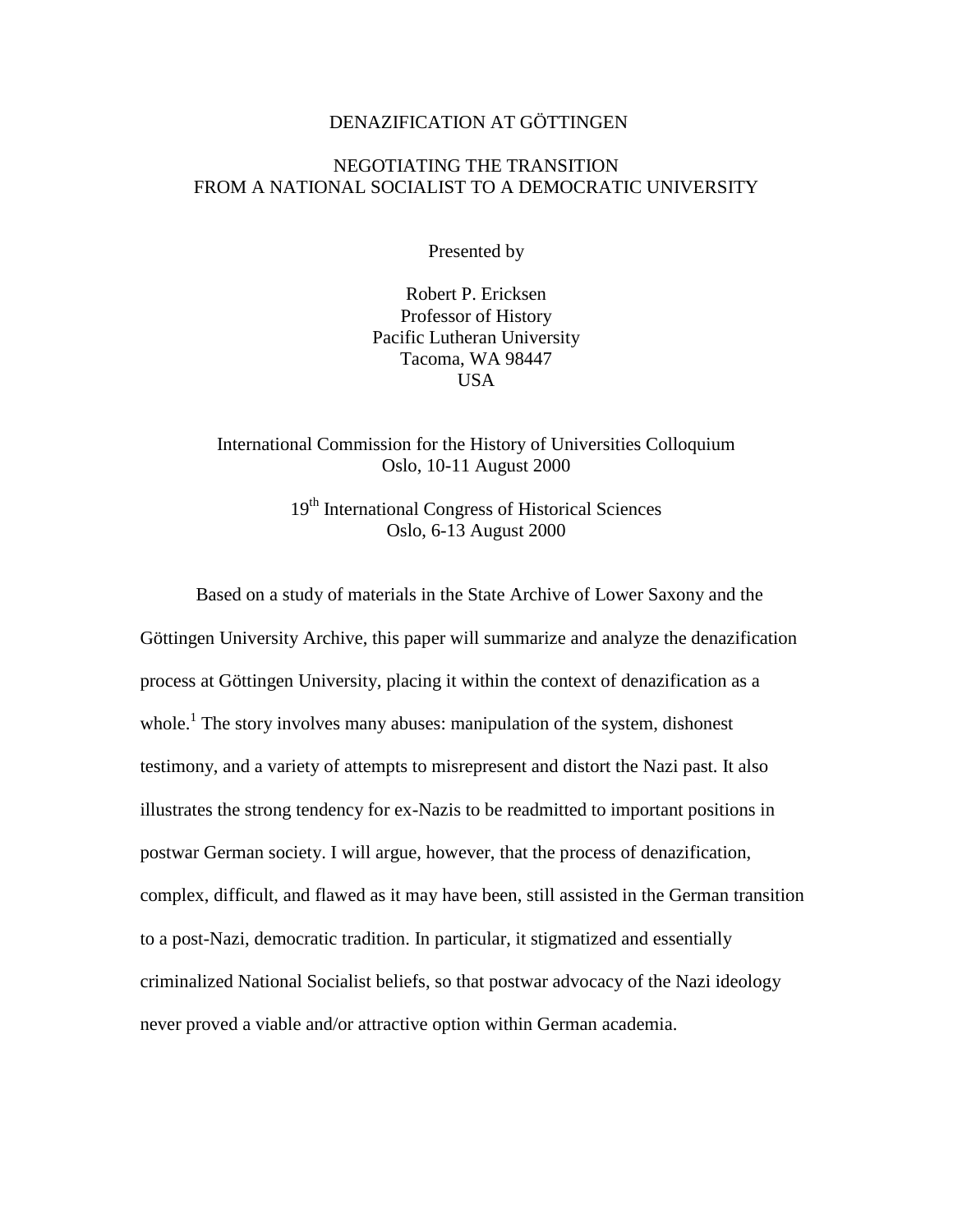## DENAZIFICATION

During the middle years of World War II, the soon-to-be-victorious Allies began planning postwar policy. They based their plans upon the assumption that "nazification" had infected a broad spectrum of the German people, coupled with the fundamental belief that National Socialist ideals were dangerous, criminal, and unacceptable for the postwar world. Therefore, they planned to counter nazification with "denazification." Only a cleansing and re-education process, they believed, would make Germany an acceptable neighbor for postwar Europeans.<sup>[2](#page-13-0)</sup>

Denazification proved controversial from the beginning. Although theoretically a joint Allied policy, it was never meaningfully coordinated across the four zones of occupation. It also proved hopelessly illusory as realities set in. The Americans, for example, thought to be the most grandiose in their intentions, did not have the personnel to read, much less process, more than a fraction of the "Fragebogen" in which Germans were required to report on their past. All sides recognized soon enough that Germany could not function as a nation, could not feed or educate or police itself, if the more than six million party members and others tainted by National Socialism were removed from the workforce. Then the Cold War set in, inclining both sides to forget the past in order to win German cooperation in the present. Many former Nazis re-emerged in positions of influence, leading to periodic scandal and causing many in the West to decry denazification as toothless and inept.<sup>[3](#page-13-0)</sup>

German critics tended to view denazification as unfair, a form of victor's justice naively implemented. Bishop Wurm of Württemberg, for example, accepted by Western Allies as a "good German," immediately disappointed his British and American friends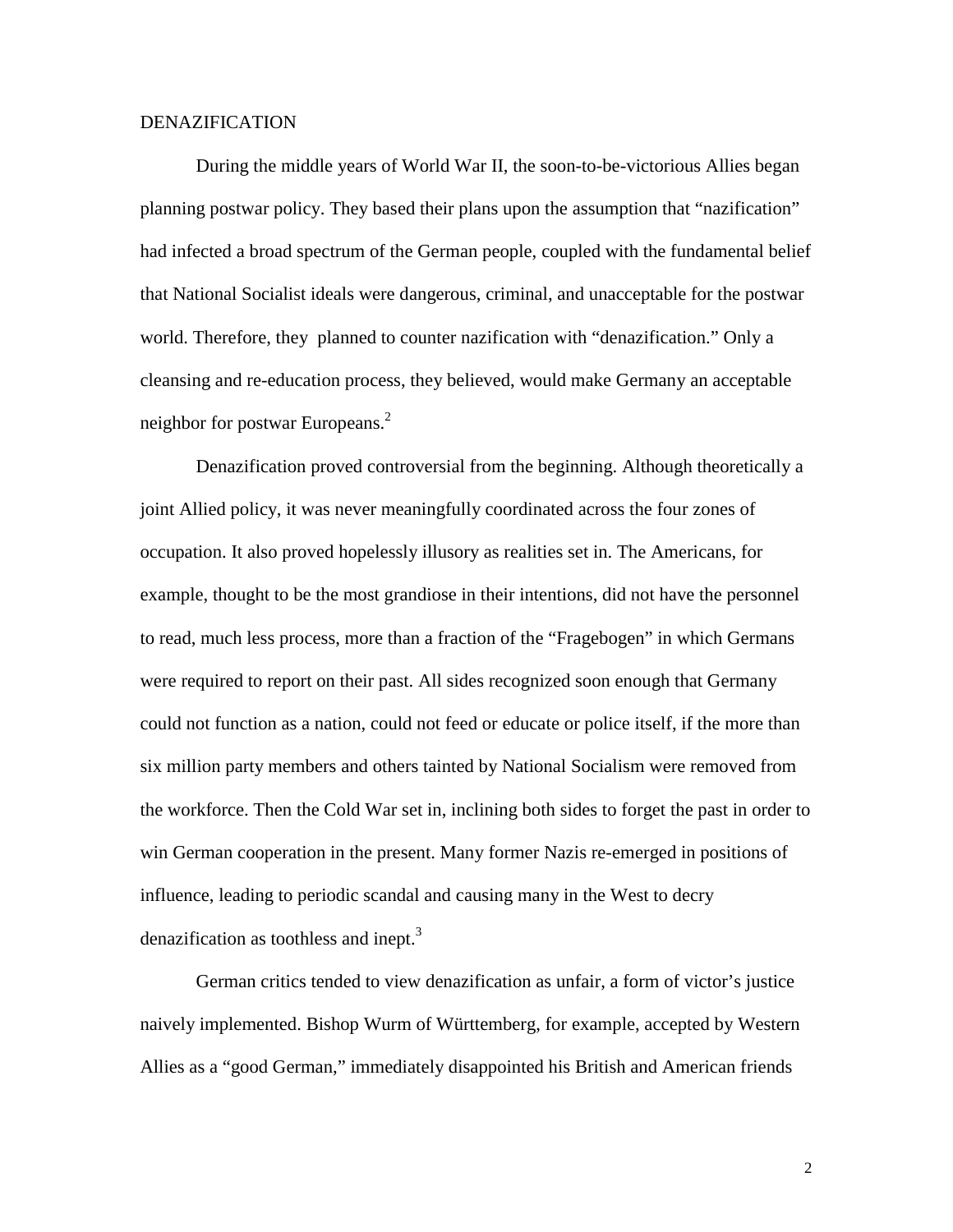by speaking out against denazification. He advocated a very narrow process directed against a tiny group of "real criminals," and protested that any other policy criminalized political views and behaviors after the fact. He and other church leaders were fond of emphasizing the idealism with which many had joined the Nazi Party, not having recognized its criminal intentions. This had the advantage of protecting themselves, their friends, and their family members (in Bishop Wurm's case, a son who had joined the NSDAP already in 1922 and got in trouble for falsifying his Fragebogen). Criticism of Allied plans was also intended to protect postwar church interests and political influence in the face of the one group which would come through an aggressive denazification process largely intact: those on the political left.<sup>[4](#page-13-0)</sup>

Charles Biebel, assessing American efforts at re-education, establishes several good reasons why denazification could be expected to prove naïve and misguided:

Ironically, an alien military bureaucracy woefully prepared in language facility, historical understanding, or political acumen was expected to demonstrate the values of democracy by imposing democratic institutions on a vanquished people.<sup>[5](#page-13-0)</sup>

Each of his claims had a basis in fact. Allied policy was implemented under military occupation. Furthermore, no Allied power, and ostensibly least so the Americans, could employ an adequate number of personnel with the desired linguistic, historical and political skills. Finally, the Allies constantly faced an ironic paradox: encouraging freedom of thought by forbidding Nazi ideas, imposing democratic principles while limiting political options. They certainly had no intention of allowing National Socialism into the postwar marketplace of ideas.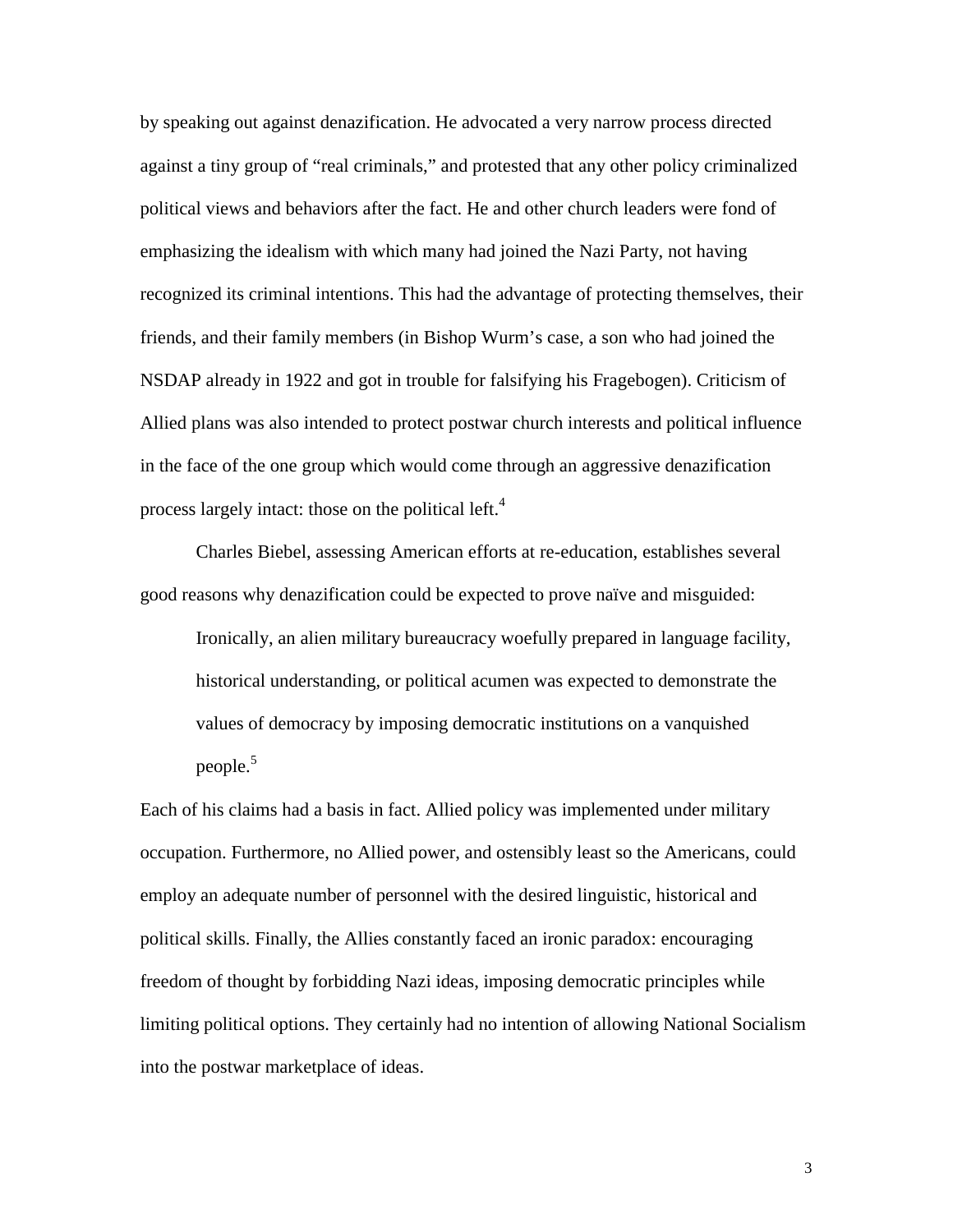One response to this irony was an attempt to turn over the denazification process as quickly as possible to German implementation. German panels, however, and the fledgling West German political system proved increasingly willing to define past behavior as not really Nazi, despite party membership or other apparent indicators of enthusiasm for the Nazi regime. Testimonials in favor of individuals under investigation came so readily, in a nationwide attempt to clean up the past, that these affidavits became derisively known as "Persilscheine" or soap certificates. The ability of almost all past Nazis to reach a satisfactory outcome, the designation that one was at worst a "Mitläufer" (one who went along with the Nazis but did not really support them), has led to the assessment that denazification was a giant "Mitläuferfabrik."<sup>[6](#page-13-0)</sup> What look like Nazis when they begin the process emerge as innocents when they come out the other end. I will now look at this process as it took place in one university.

## DENAZIFICATION AT GÖTTINGEN UNIVERSITY

The story of Göttingen University supports one of the Allied assumptions about German society, i.e., that "nazification" had taken place. Similarly to other German universities, Göttingen failed to be a bastion of academic values against National Socialist inroads. Student government at Göttingen came under NS control as early as 1931. Jews and "political undesirables" were driven from the faculty beginning in 1933, with virtually no protest from their colleagues, even though, for example, the world class mathematics and physics faculties were decimated in the process. In some cases the passion to be "Judenrein" exceeded even the racial laws established by the regime at Nuremberg in 1935.<sup>[7](#page-13-0)</sup> The curriculum changed to accommodate the National Socialist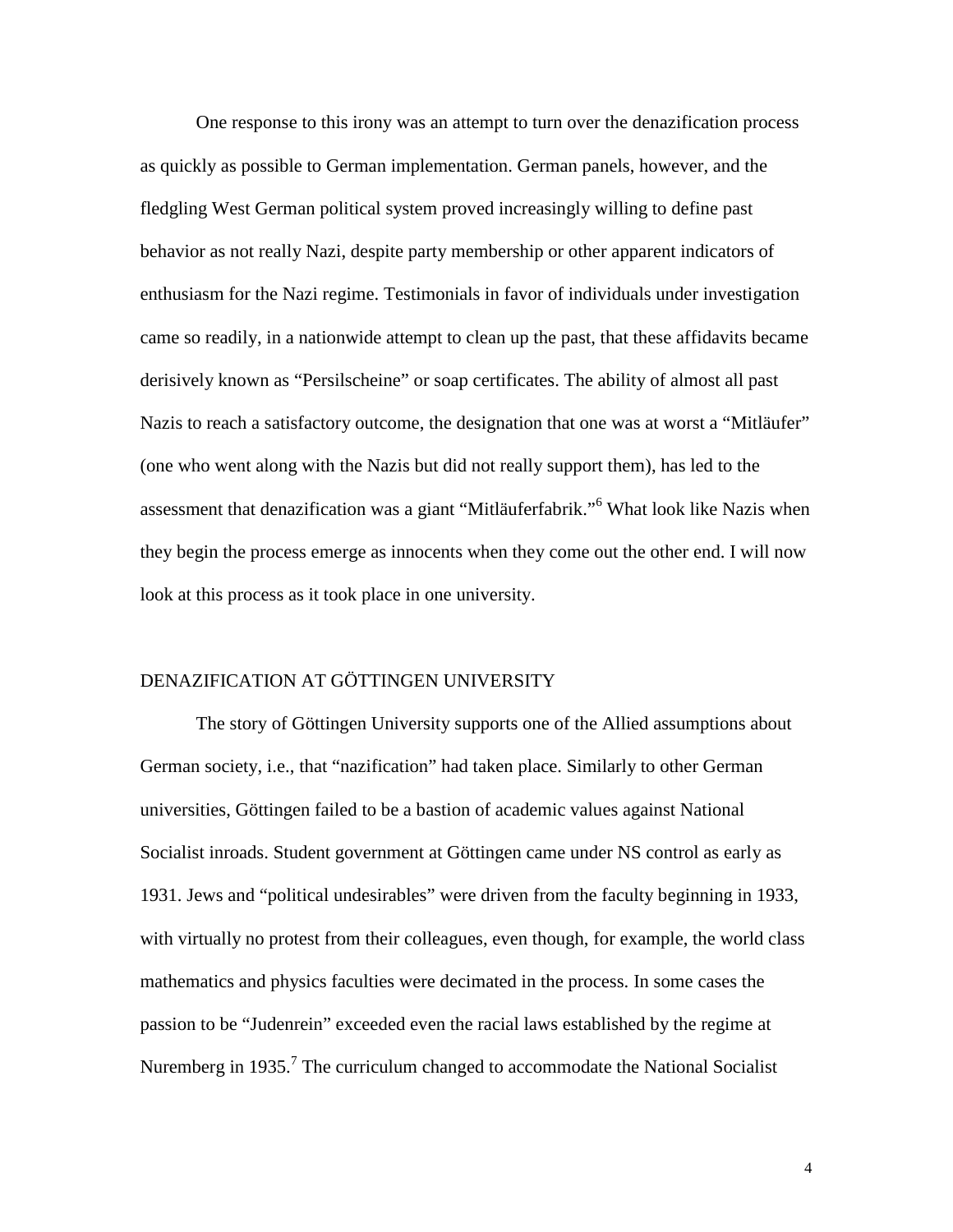Weltanschauung, with the introduction of "racial science" as a requirement, but also with pro-Nazi ideas emerging in nearly all disciplines. Prominent scholars, such as the theologian, Emanuel Hirsch, advocated transforming the stodgy, ivory tower into an enthusiastically Nazi "Political University." The newly created National Socialist Faculty League (NS-Dozentenbund) achieved dominance over the faculty senate, and hiring policies became explicitly politicized. In several instances, for example, individuals with the desired political beliefs achieved professorships without benefit of habilitation, and, in some instances, even without a doctoral degree.<sup>[8](#page-13-0)</sup> In sum, politicization at Göttingen meant that the faculty in place by 1945 included Nazi party members, stormtroopers, SS officers, and many individuals whose careers had been based partly or even primarily upon their support of the National Socialist worldview.

As the war came to an end, Allied forces ordered universities closed. Göttingen then became the first German university to reopen its doors, with a winter term beginning 17 September 1945. Several months into that term, the new Rektor, Rudolf Smend, expressed his concerns about the necessary transition now undertaken:

Werden wir der gemeinsamen Aufgabe gewachsen sein, die uns in diesem und den kommenden Semestern gestellt ist, trotz aller Spannungen zwischen den Altersstufen, trotz aller geistigen und politischen Gegensätze, trotz aller Belastungen, die jeder von uns mitbringt? Werden die Alten sich in die Lage einer jungen Generation versetzen können, die im Dritten Reich aufgewachsen ist, und nur von diesem Dritten Reich und von keinem anderen Deutschland weiss? Wird die junge Generation den Weg zu einem anderen Deutschland unter and hinter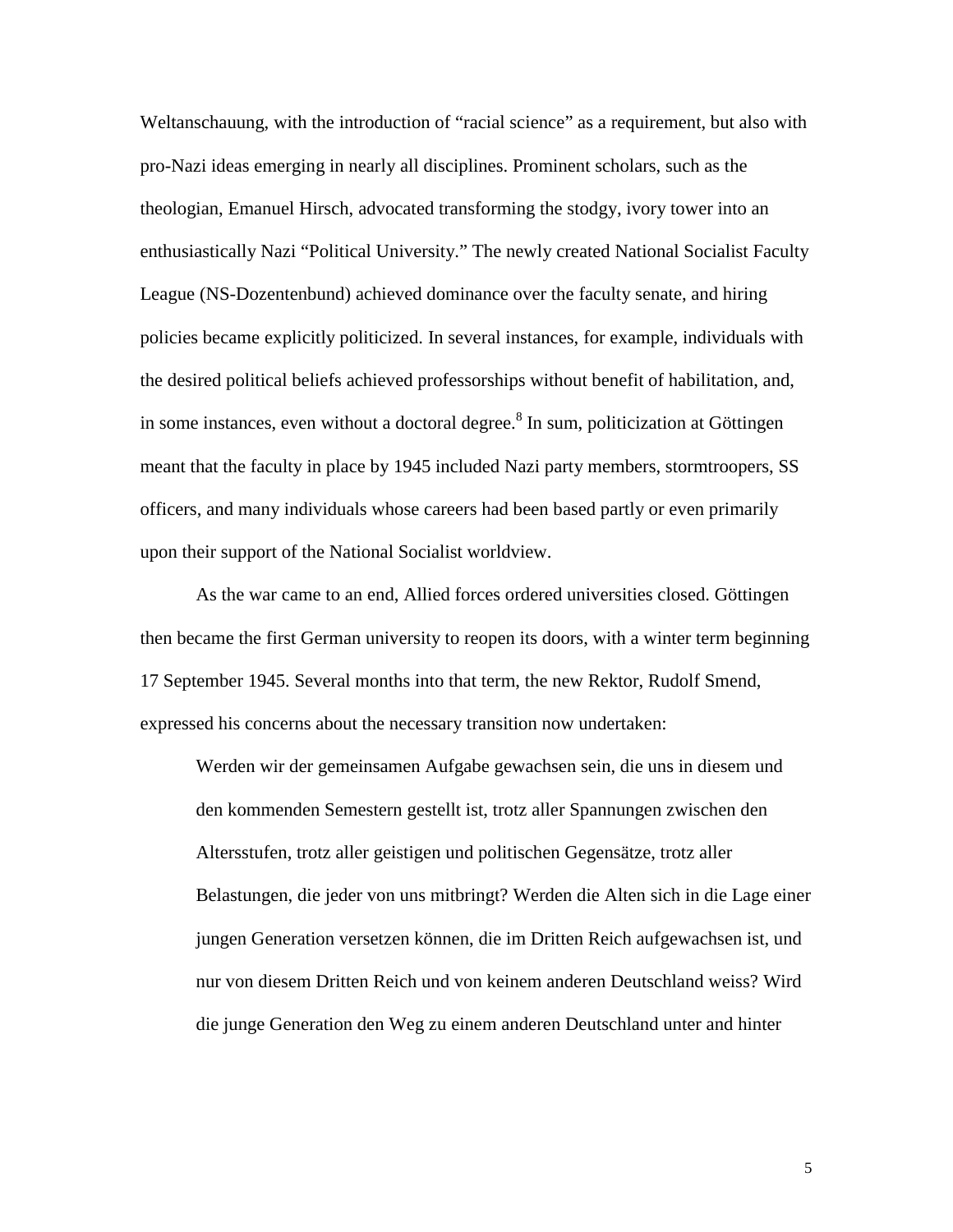den Trümmern des Dritten Reiches überhaupt finden? Wird sie fähig und gewillt sein, die vielfachen Lücken ihres Schulsacks auszufüllen.<sup>[9](#page-13-0)</sup>

Smend clearly recognized the need to step away from and reject the past, not surprisingly, since he had been handpicked as Rektor by the British. His concern about the young and the many gaps in their education, these young who had known nothing but the Third Reich, surely was appropriate. One estimate placed the ratio of Nazi students in that first term at 80%, and their willingness to change political views might well have been in doubt.<sup>10</sup> Was Smend too gentle toward his own generation, however? He was hardly a villain in the denazification process. The British chose him because he had been relegated from the law faculty at Berlin to Göttingen ten years earlier for lack of adequate Nazi enthusiasm. He also cooperated in denazification as a regular witness. Still, in the above statement Smend is far readier to question the young than his own generation. This hints at a problem inherent in the German postwar point of view: It was difficult for Germans after the war to believe that serious cleansing was really necessary.

A comparison of universities and churches is useful here, since the western Allies were inclined to let the churches cleanse themselves. In the Hanoverian Regional Church, for example, this led to about  $0.5\%$  of the 1400 clergy being released.<sup>11</sup> The first two years of denazification at Göttingen, by contrast, resulted in the removal of 29 of 102 tenured faculty, or 28%. Another 58 junior faculty and academic assistants suffered dismissal, equaling  $34\%$  of that group.<sup>12</sup> Was the ratio of tainted academics to tainted clergy really 60 to 1 or 70 to 1, as these figures might suggest? On the contrary, National Socialism made deep inroads into both the Catholic and Protestant churches, as research has increasingly established.<sup>13</sup> The huge difference in the swath cut by denazification is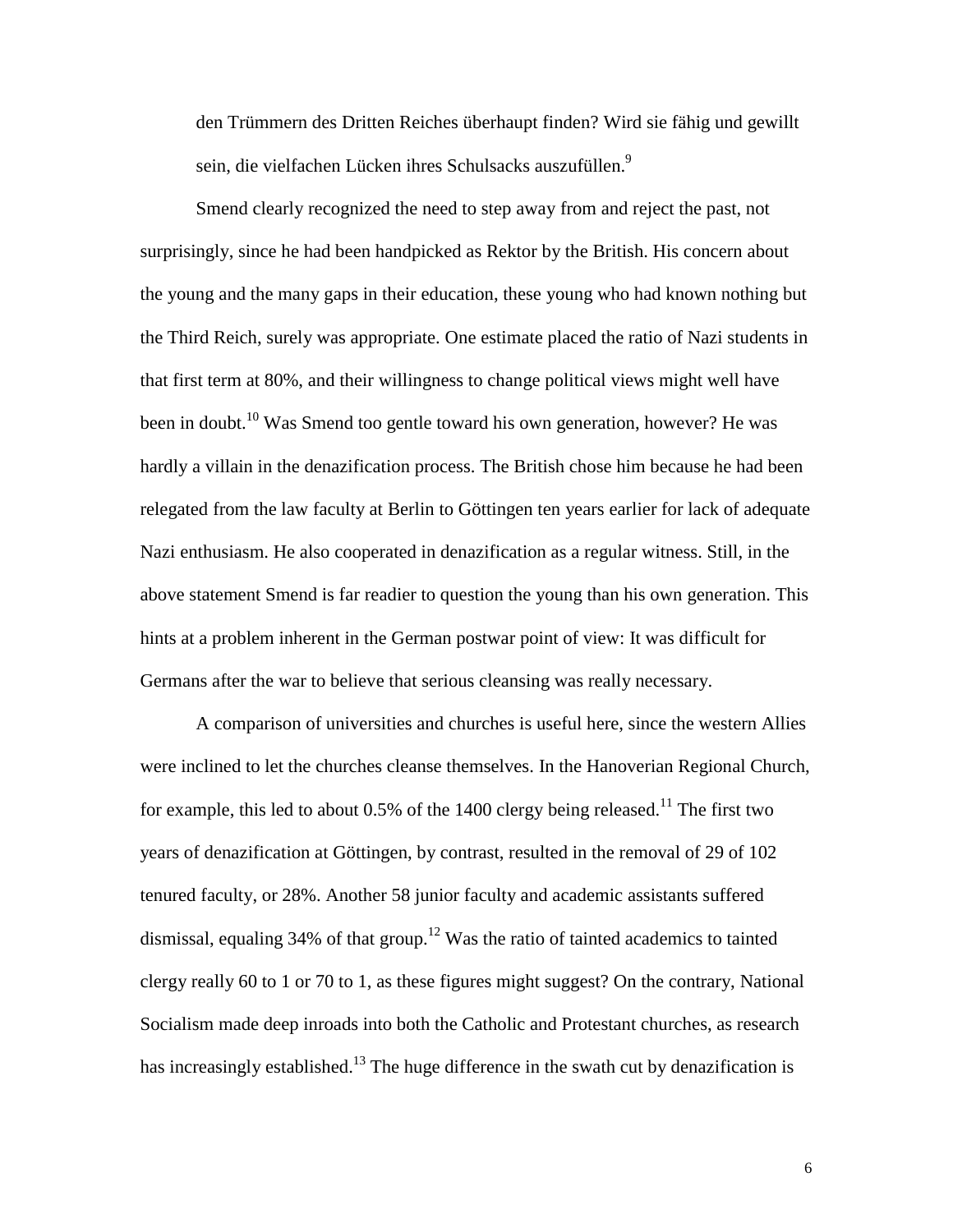best explained by the difference in German and Allied attitudes toward the process. "Selfcleansing" in practice meant little or no removal of people tainted by their past. As Hans-Joachim Dahms has written, a new beginning at Göttingen University "wäre kaum bemerkbar geworden, hätte man die Universität sich selbst überlassen. So musste der Anstoss zum Wandel von aussen kommen, von der Besatzungsmacht."[14](#page-13-0)

 As mentioned above, the first two years of denazification at Göttingen University resulted in approximately a 30% removal of faculty. This began in the summer of 1945 when the British military, using information gained by the Public Safety Special Branch, simply developed a list of faculty to be released. Allied Control Directive #24, proclaimed by the Four Powers in January 1946, led to the creation of German Denazification Panels to assist in the process. These panels would read Fragebogen, hold hearings, and then report to Public Safety with a recommendation. All Germans who had been released by the British or who applied for significant employment (other than simple labor, for example,) had to undergo a denazification process, and the British had the final word. Control Directive #38 in October 1946 created five categories, including I (Hauptschuldige) and II (Belastete, Nutzniesser, and Aktivisten), which would be tried by the Allies. German panels would hear cases which might result in Category III, Minderbelastete, IV, Mitläufer or V, Entlastete. In October 1947 England turned more authority back to Germans, a trend accentuated by the creation of an independent Federal Republic of Germany in 1949. By the end of this four-year period, after appeals had been heard, only three faculty members at Göttingen remained in Category III. This was a serious result, since it contained a ban on further teaching. Five additional faculty ended up in Category IV, which might include a ban on teaching, or perhaps a ban on voting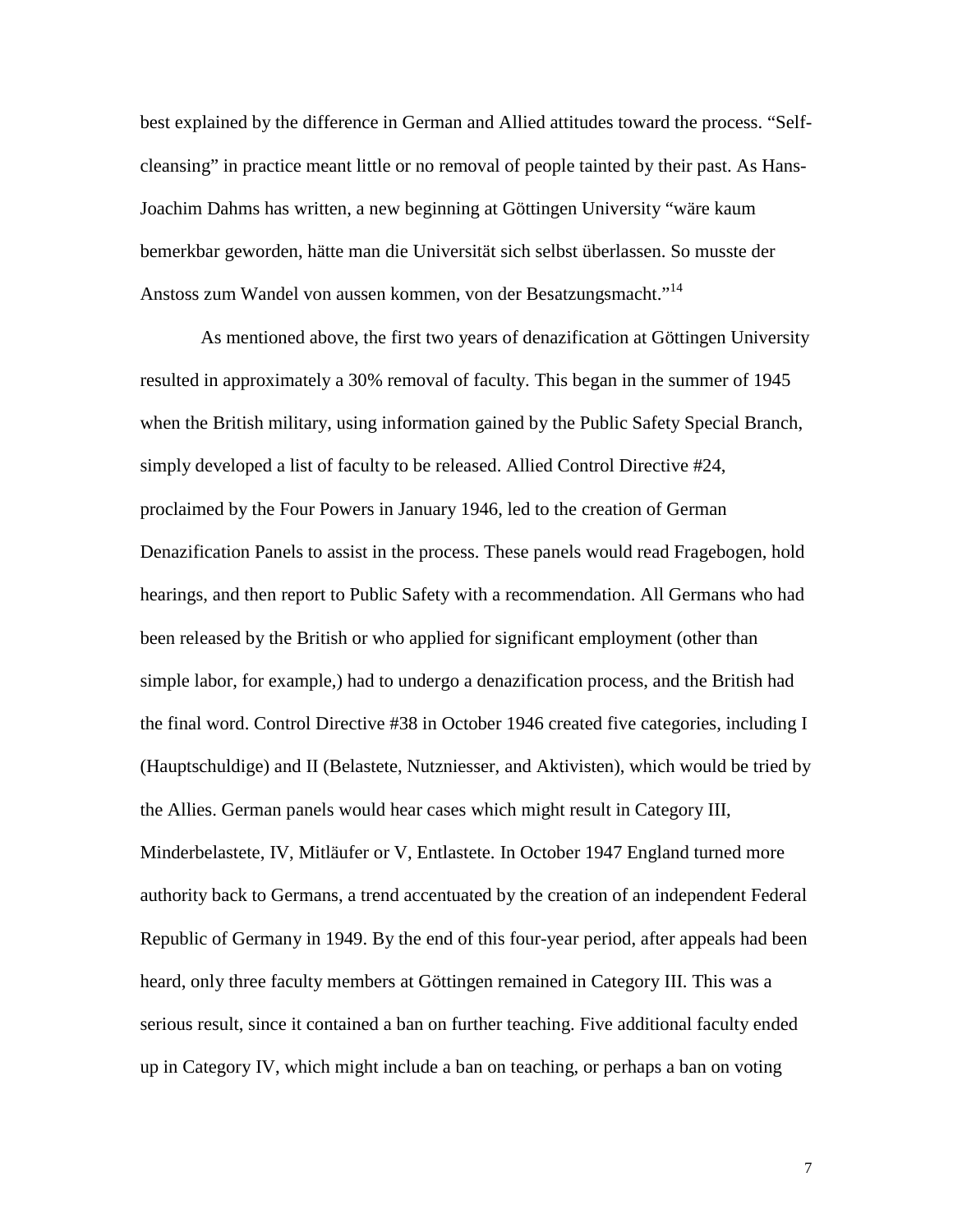and/or a fine. In 1951, no longer under British control, the government of Lower Saxony passed a "Gesetz zum Abschluss der Entnazifizierung im Lande Niedersachsen." All individuals in Category III or IV would now be moved, without the necessity of a further hearing, into Category V. Despite this official lenience, five of the eight individuals placed in Categories III and IV were not allowed back into the Göttingen teaching corps. Two others had reached the age of retirement, so that only one, Wilhelm Ebel, actually returned. $15$ 

These figures support the general impression: Denazification began with an Allied bang and ended with a German whimper. Space does not allow significant attention to the details at Göttingen. I will sketch a handful of stories, however. Eugen Mattiat began his career as pastor of a small church near Göttingen, a pastor who joined the NSDAP in 1931. Soon associated with the enthusiastically pro-Nazi "Deutsche Christen," he advanced in 1933 and 1934 from the Hanoverian Landeskirchenamt to the Ministerium für Wissenschaft, Erziehung und Volksbildung in Berlin. Without benefit of doctorate or habilitation, he was then appointed Professor of Deutsche Volkskunde at Göttingen in 1938, a year after he had also become an officer in the Sicherheitsdienst of the SS.[16](#page-13-0) During denazification proceedings, Mattiat complained that his SS connection should not be held against him. He had accepted the appointment only so that he would not have to wear civilian clothes on festive occasions, he said, and "er habe nicht das Bewusstsein gehabt, Mitglied der SS zu sein.["17](#page-13-0) Even by 1949 Mattiat's panel refused to believe he could not recognize an SS uniform and understand something of its significance. Thus, he became one of the three faculty left in Category III. Because of his completely deficient academic credentials, he also failed to win back a place in the university, even after he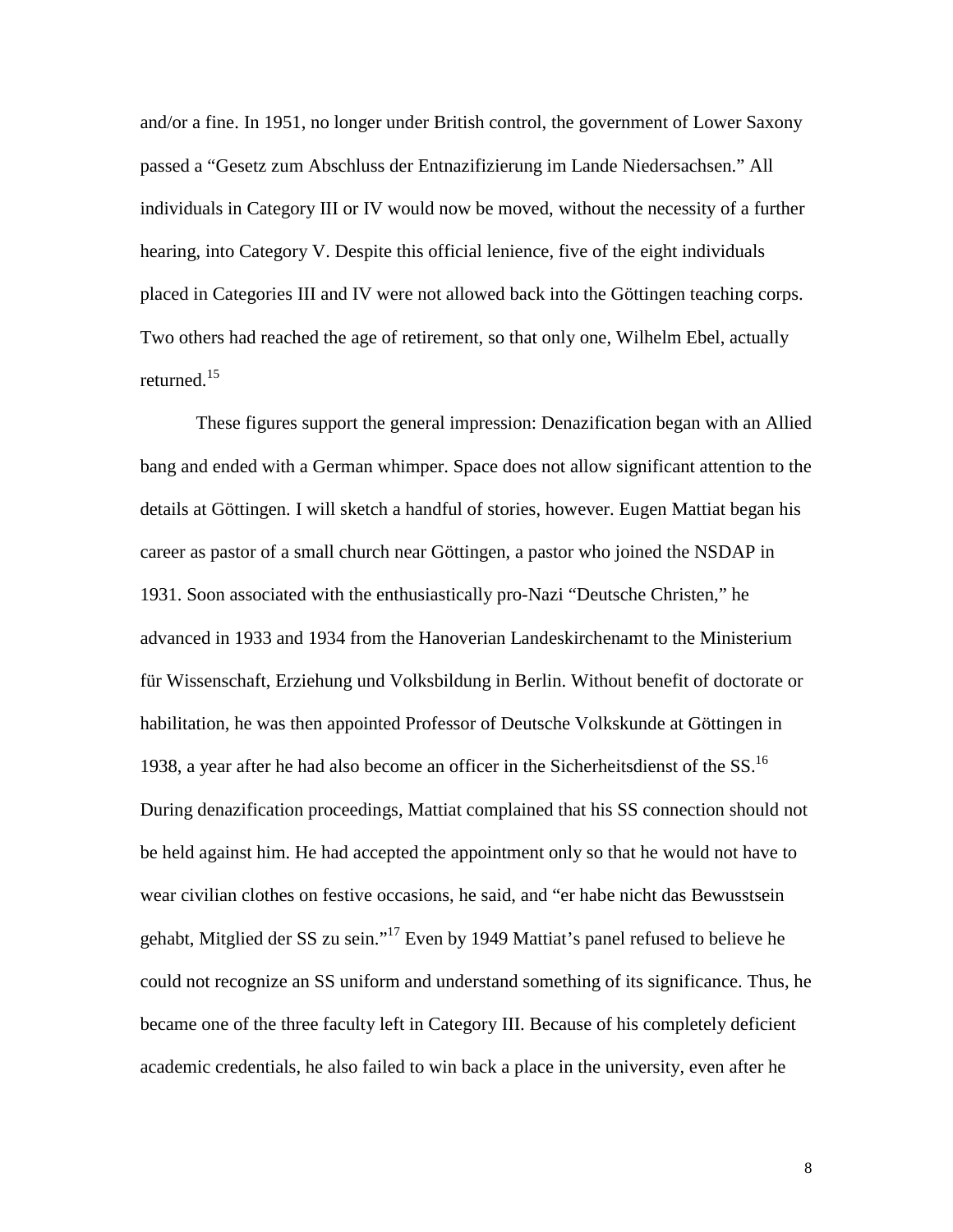and all others became "entlastet" in 1951. Rather, he returned to his former role as a pastor[.18](#page-13-0)

Walter Birnbaum, also appointed professor without benefit of doctorate or habilitation, found himself removed by the British in 1945. In 1946 a German panel placed him in Category III and an appeal panel in 1947 confirmed that judgment. Birnbaum, however, more clever and persistent than Mattiat, achieved the coveted Category V in November 1948. He had received his appointment in the Theology Faculty against the wishes of many faculty and students as well as the Hanoverian church. As an enthusiastic figure among the "Deutsche Christen," however, he had the support of the education ministry and of the pro-Nazi dean of the faculty, Emanuel Hirsch. Birnbaum soon had trouble attracting students. When student numbers declined even further during the war years, he spent much of his time giving more than 500 anti-Bolshevik lectures to Luftwaffe personnel on the Russian front, designating himself Göring's favorite lecturer. In May 1944 he sent a letter to the OKW General Staff, claiming that his Luftwaffe lectures represented an important contribution to National Socialism. Birnbaum's postwar explanation was that all of these activities had represented his attempt to oppose and undermine National Socialism from within. He rounded up Persilscheine to support such a view and, astonishingly, his appeal panel in 1948 accepted his story. They believed (or said they believed) that he joined the "Deutsche Christen" "[um] die 'Christianisierung der NSDAP' in Angriff zu nehmen," and they accepted his claim that the enthusiastic letter of 1944 had been only a "Zweckformulierung." Introducing their judgment, this panel stated, "Geht man davon aus, dass der Betroffene eigentlich gar nicht am Nationalsozialismus interessiert war, gar nicht auf eine politische Ebene stand," than this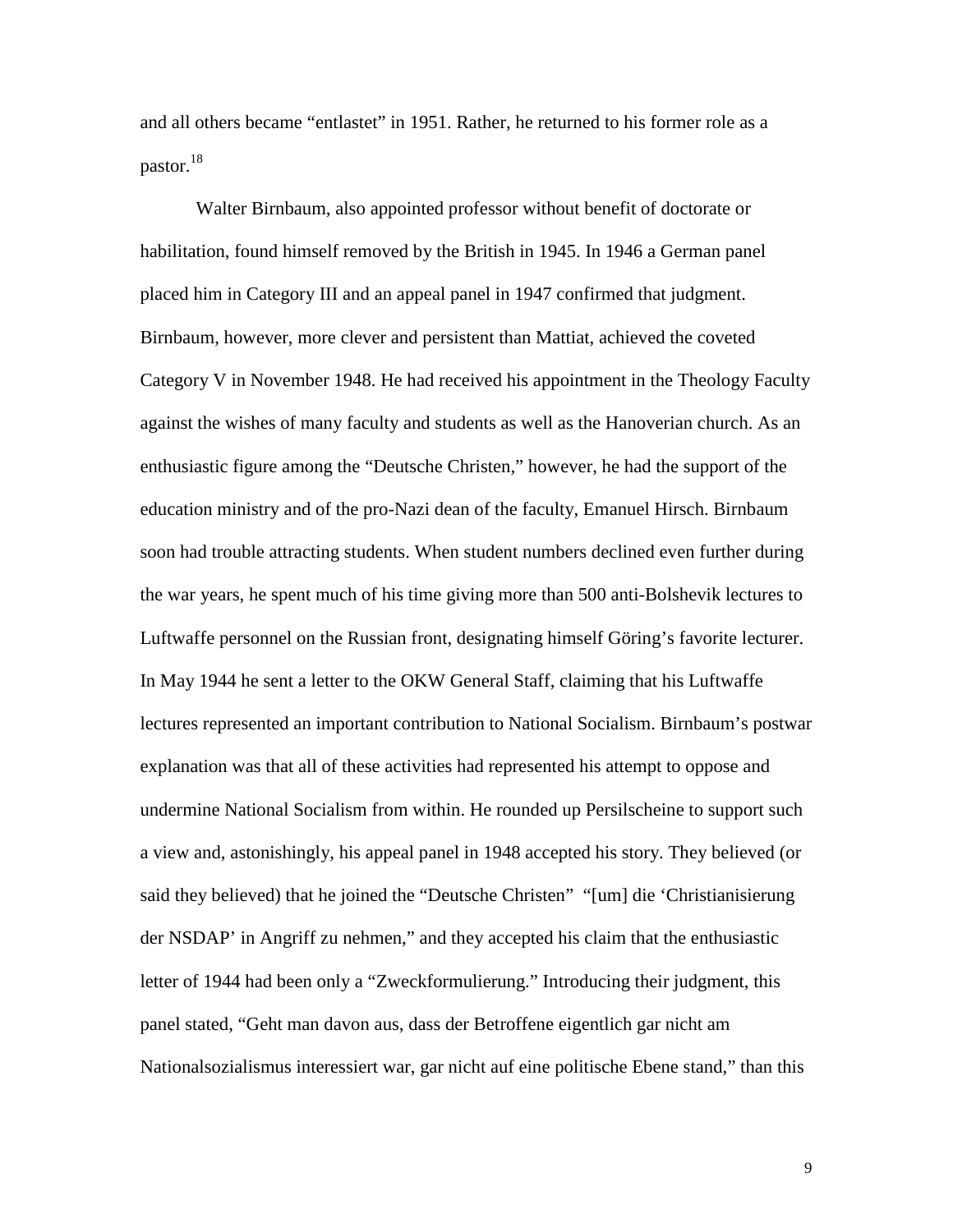tortured standing of the facts upon their head would make sense.<sup>19</sup> Why would they begin with those assumptions, which flew in the face of all known facts about Birnbaum from 1933 to 1945? One could hardly find a more transparent desire to exonerate.

One professor at Göttingen, Wilhelm Ebel, worked his way back into the university despite his inability to escape Category IV on appeal. He was a legal historian, born in 1908 as the eighth child of a laborer. Working to support himself from the age of fourteen, he finished a doctorate in 1933 and a habilitation in 1935. Close attention to his Nazi resumee helped earn him a professorship at Göttingen by 1939. He joined the Waffen SS in 1941 and worked in the racially-focused Ahnenerbe of the RSHA from 1943.[20](#page-13-0) Throughout the war he managed to stay away from actual fighting, working on research projects in Berlin or Göttingen, except for one day at the front in France. For that one day he earned an Iron Cross, Second Class. His denazification file portrays him as an enthusiastic supporter of Nazi machinations in the faculty at Göttingen, also as an opportunist who pushed himself forward, threatened others, bragged of his close and useful relationship to Himmler, and hardly ever appeared in civilian dress.<sup>21</sup> In 1943 he wrote to SS offices in Munich, worried about details of his uniform:

Erstens, benötige ich zur Uniform in langer Hose, in der ich oft bei Vortragen usw auftreten muss, eine Schusswarre. Da ich hörte, dass das Säbeltragen nicht mehr zulässig ist, bitte ich Sie um Auskunft, ob und unter welchen Voraussetzungen die Beschaffung eines kurzen SS-Degens zulässig und möglich ist. Kann man ihn einfach von der Kleiderkasse bestellen oder braucht es einer Erlaubnis? Wer erteilt sie? Ich brauche den Degen dringend. . . . Zweitens, wie ist es mit der SS-Nadel? $^{22}$  $^{22}$  $^{22}$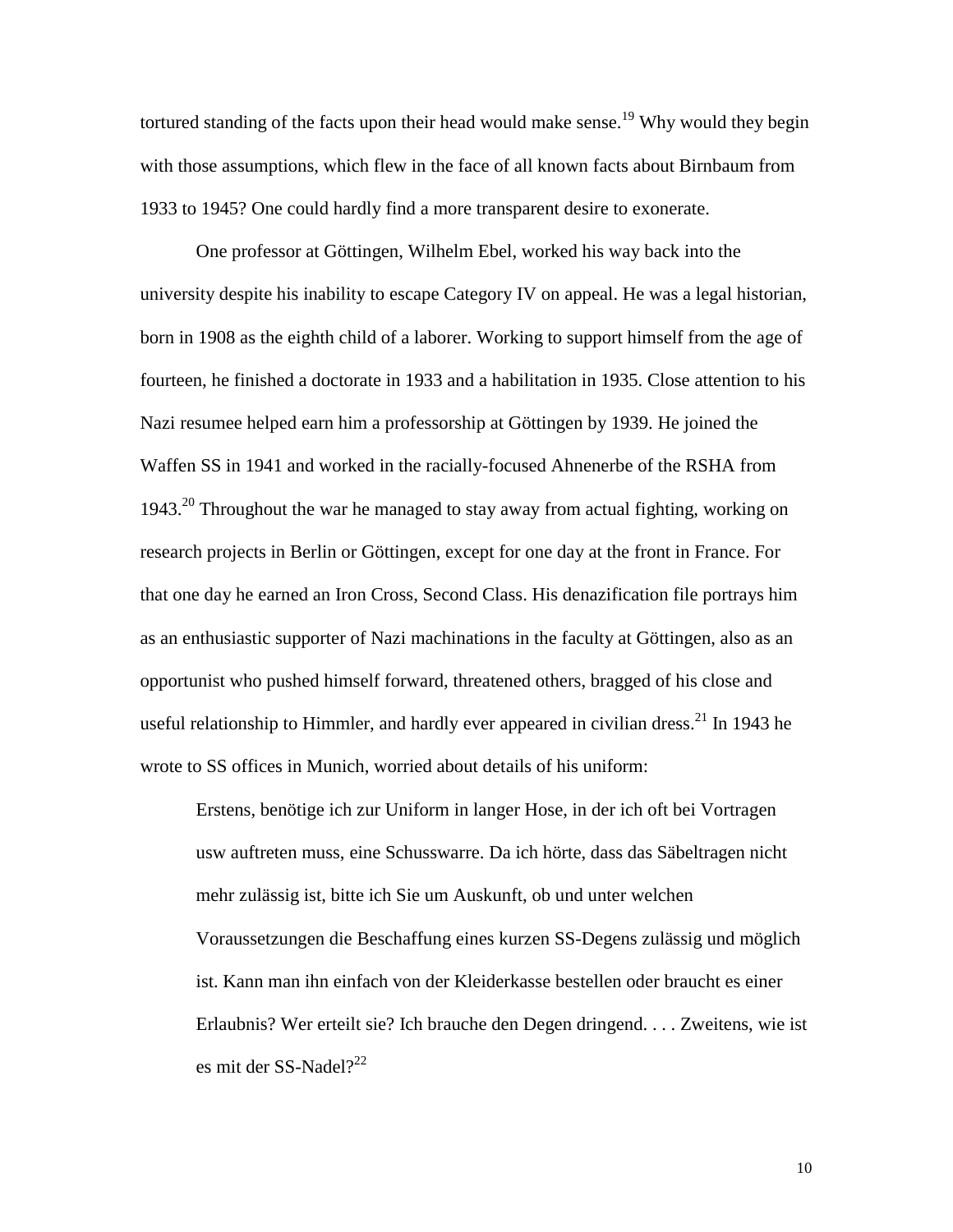Ebel then added concerns about his rank:

Drittens: Ich bin seinerzeit, im Jahr 1941, ohne meine Einwilligung zum SS-Untersturmführer der Allgem. SS ernannt worden. Man (d.h. Blech) hatte mir damals, wie Sie vielleicht wissen, gesagt, ich sollte erstmal den Antrag über die Aufnahme überhaupt unterschreiben und nach der Aufnahme an sich sollte ich mit dem Gruppenführer über den vorzuschlagenden Dienstgrad sprechen. Statt dessen, wurde ich kurzehand ernannt. Dafür sollte ich dann nach Erklärung des Gruppenführers möglichst schnell befördert werden, damit das Versehen wieder zum Teil ausgeglichen wurde. . . . Ich bitte Sie, lieber Kamerad Kleinkamp, mir doch bitte mitzuteilen, wie es mit der Beförderung in der Allg. SS in jetziger Zeit ist (wenn eines zugleich Angehöriger der Waffen-SS ist), ferner ob Berichtigungen bzw Beförderungen mit Überspringung einzelner Dienstgrade vorgekommen sind oder zulässig sind, und ferner, soweit Sie darüber aussagen können, warum in meinen Sachen seit dem Jahre 1941 nichts erfolgt ist. Ich selbst hätte meist keine Neigung, immer dem RuS nachzulaufen und nachzufragen oder gar zu drängeln. Ich bin aber jetzt vor die Notwendigkeit gestellt, im Interesse der SS und meiner Arbeit dafür Wert auf einen angemessenen Dienstgrad zu legen.<sup>[23](#page-13-0)</sup>

Despite this energetic effort to improve his appearance and rank as an SS officer, Ebel assured his denazification panel that he had never actually been a Nazi. His file is representative of virtually every file in the Göttingen denazification records in this respect: He claimed to have defended academic values against others who were the *real* Nazis. Almost everyone pointed to Artur Schürmann, a professor of agriculture who served as the regional leader of the NS Faculty League, as the true leader of the Nazi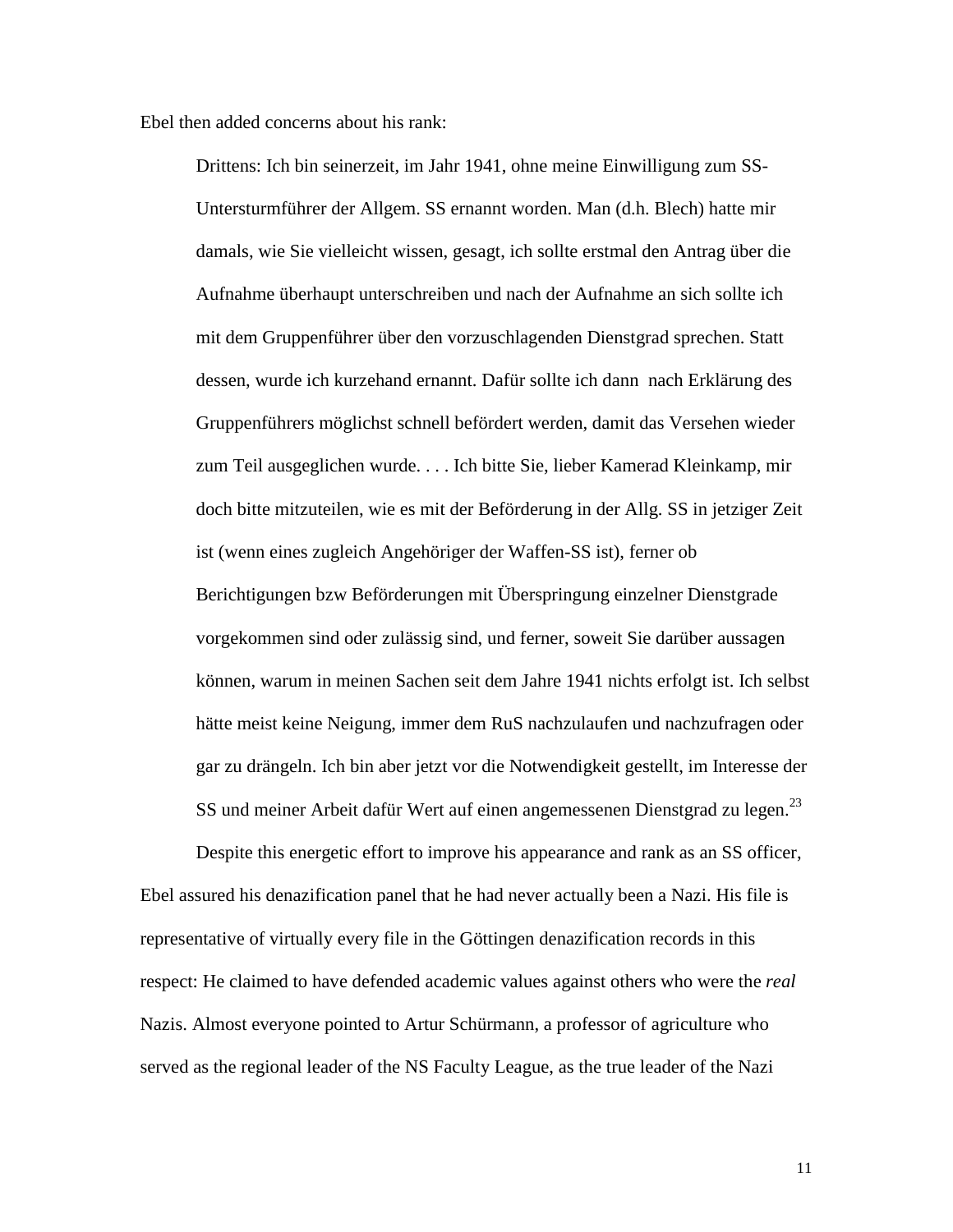group which terrorized the university. When Schürmann's hearings took place, he made the predictable claim: He had tried to protect academic values. Furthermore, the *real* Nazis (Rudolf Smend, et al) had persecuted and driven him out with false charges of plagiarism. Finally, Schürmann's lawyer protested that the term "terror group" used against his client was emotional and undefined and should not be allowed. $24$ 

Denazification was truly a flawed and abused process. I am not sure it was naïve. In particular, Allied suspicions of "nazification" seem borne out by research in the last twenty or thirty years.<sup>25</sup> Support of, participation in, and responsibility for the crimes of Nazi Germany spread pervasively throughout the professions and the German populace. It was naïve of German professors to think they had not been part of the problem, even if it was a natural self defense to deny culpability. Despite their participation in the "Political University" of the Third Reich, however, academics turned toward democracy and participated in the democratization of German universities in the postwar world. Many factors were involved. Many people, especially in the sixties generation, think structural and attitudinal change took too long. But the cleansing of German universities desired by the Allies seems to have worked. Academics did not prolong or promote a culture of National Socialism. During denazification, their lies and prevarifications helped in the cleansing. National Socialism had been criminalized. One could only succeed in postwar Germany by renouncing the Nazi ideology and even denying that one had ever been a Nazi. Virtually all Göttingen professors took this step, and it was a step they could not easily reverse.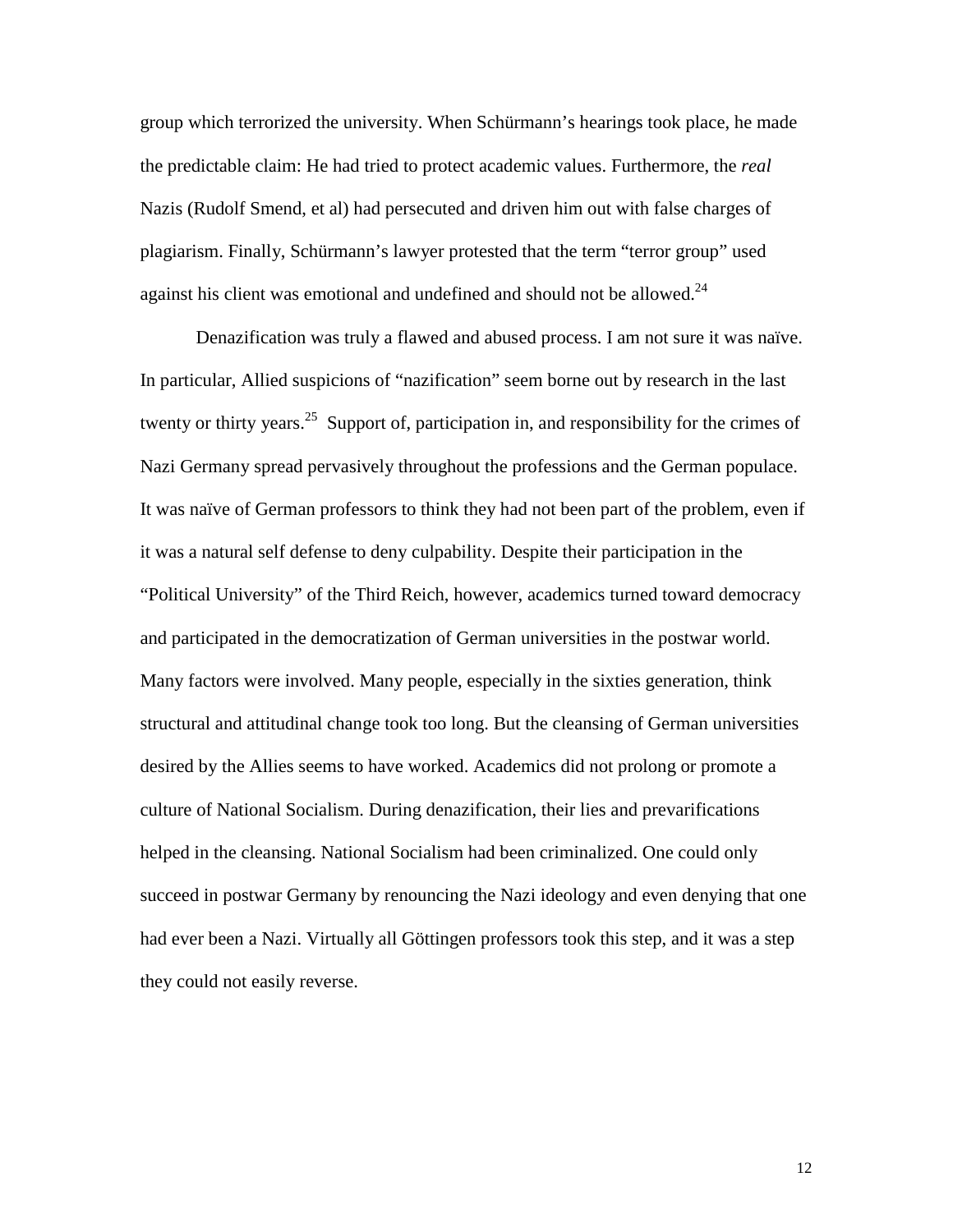$\frac{1}{1}$  $1$  I would like to thank the Alexander von Humboldt Stiftung for supporting the research on this project. I would also like to thank helpful staff at the Lower Saxony State Archive and the Göttingen University Archive.

 $2^2$  The story of early negotiations, especially from the British perspective, can be found in the Public Record Office, Kew. See also Michael Ermarth, ed., *America and the Shaping of German Society 1945-1955* (Oxford, 1993); James F. Tent, *Mission on the Rhine: Reeducation and Denazification in American-Occupied Germany* (Chicago, 1982); Karl-Ernst Bungenstab, *Umerziehung zur Demokratie! Re-education-Politik im Bildungswesen der US-Zone 1945-1949* (Düsseldorf, 1970); as well as Marshall Knappen, *And Call it Peace* (Chicago, 1947); Constantine Figzgibbon, *Denazification* (New York, 1969); Justus Fürstenau, *Entnazifizierung* (Berlin, 1969); and Hermann-Joseph Rupieper, *Die Wurzeln der westdeutschen Nachkriegsdemokratie. Der amerikanische Beitrag* (Opladen, 1993). <sup>3</sup>

 $3$  See, for example, Tom Bower,

<sup>4</sup> This story can be found in the Evangelisches Zentralarchiv in Berlin (EZA), especially in files 2/318 and 2/321. See also Clemens Vollnhals, *Evangelische Kirche und Entnazifizierung, 1945-1949. Die Last der Vergangenheit* (Munich, 1989). <sup>5</sup>

 Charles D. Biebel, "American Efforts for Educational Reform in Occupied Germany, 1945-1955—a Reassessment," *History of Education Quarterly* (Fall 1982), 278.

 See, for example, Lutz Niethammer, *Das Mitläuferfabrik. Die Entnazifizierung am Beispiel Bayern* (Berlin, 1982).

 $<sup>7</sup>$  For example, the university pushed into early retirement Julius von Gierke, Professor of Law and son of</sup> the widely admired Otto von Gierke. According to the Nuremberg Racial Laws, von Gierke did not have the three Jewish grandparents or Jewish religious beliefs to make him vulnerable. He was told, however, "wegen seiner nicht rein deutschblütigen Abstammung . . . seine vorzeitige Emeritierung zu beantragen." Quoted in Frank Halfmann, "Eine 'Pflanzstätte bester nationalsozialistischer Rechtsgelehrter': Die Juristische Abteilung der Rechts- und Staatswissenschaftlichen Fakultät," in Heinrich Becker, Hans-Joachim Dahms and Cornelia Wegeler, eds., *Die Universtät Göttingen unter dem Nationalsozialismus,* Zweite, erweiterte Ausgabe (München: K G Saur, 1998), 117-118.

<sup>8</sup> See, for example, my discussion of Walter Birnbaum in Robert P. Ericksen, "Die Göttinger Theologische Fakultät im Dritten Reich," in Becker, et al., *Die Universität Göttingen*, 80-81. <sup>9</sup>

 Rudolf Smend, *Göttinger Universitätszeitung*, 1:3 (1945), 1, as quoted in Walter Kertz, "Student im Wintersemester 1945/46,' in Hermann Heimpel, Norbert Kamp and Walter Kertz, *Der Neubeginn der Georgia Augusta zum Wintersemester 1945-46* (Göttingen: Vandenhoek & Ruprecht, 1986), 32-33.<br><sup>10</sup> The historian, Siegfried Kaehler, writing to Hermann Heimpel, 18 October 1945, as quoted in Heimpel,

"Neubeginn 1945," in Heimpel, Kamp and Kertz, 23.

<sup>11</sup> See Gerhard Besier, "Selbstreinigung" unter britischer Besatzungsherrschaft. Die Evangelisch*lutherische Landeskirche Hannovers und ihr Landesbischof Marahrens 1945-1947* (Göttingen, 1986). See also Vollnhals for a similar assessment.

<sup>12</sup> See Ullrich Schneider, "Zur Entnazifizierung der Hochschullehrer in Niedersachsen 1945-1949," *Niedersächsisches Jahrbuch für Landesgeschichte*, 61 (1989), 325-346. For figures from the first year of activity, see Hans-Joachim Dahms, "Einleitung," in Becker, Dahms and Wegeler, 61.

13 See, for example, Robert P. Ericksen and Susannah Heschel, eds., *Betrayal: German Churches and the Holocaust* (Minneapolis: Fortress, 1999). 14 Dahms, 60.

<sup>15</sup> This information is based upon denazification files in the Lower Saxony State Archive. See also Dahms. <sup>16</sup> See Mattiat's Fragebogen from 30.7.1948, in Nds. 171 Hild, 20039, Niedersächsisches Hauptstaatsarchiv Hannover (NSA).<br><sup>17</sup> Spruchgericht, XII Spruchgericht Bielefeld, 16.3.1949, in *ibid.* 

<sup>18</sup> Ironically, Mattiat owed his return to the pastorate to Bruno Benfey, a Christian pastor of partial Jewish descent who had suffered under the Third Reich b ut returned to his parish in Göttingen after the war. See a further description of Mattiat and these events in Robert P. Ericksen, "Religion und Nationalsozialismus im Spiegel der Entnazifizierungsakten der Göttinger Universität," *Kirchliche Zeitgeschichte*, 7 (1994), 90-93.

19 Entnazifizierungs-Entscheidung von 3.11.1948, Nds. 171 Hild., 13231, 161 ff (NSA). See also Ericksen, "Religion und Nationalsozialismus . . .," 86-90.

 $20$  See Fragebogen, signed 27.7.48, in Wilhelm Ebel file, Nds 171 Hild.